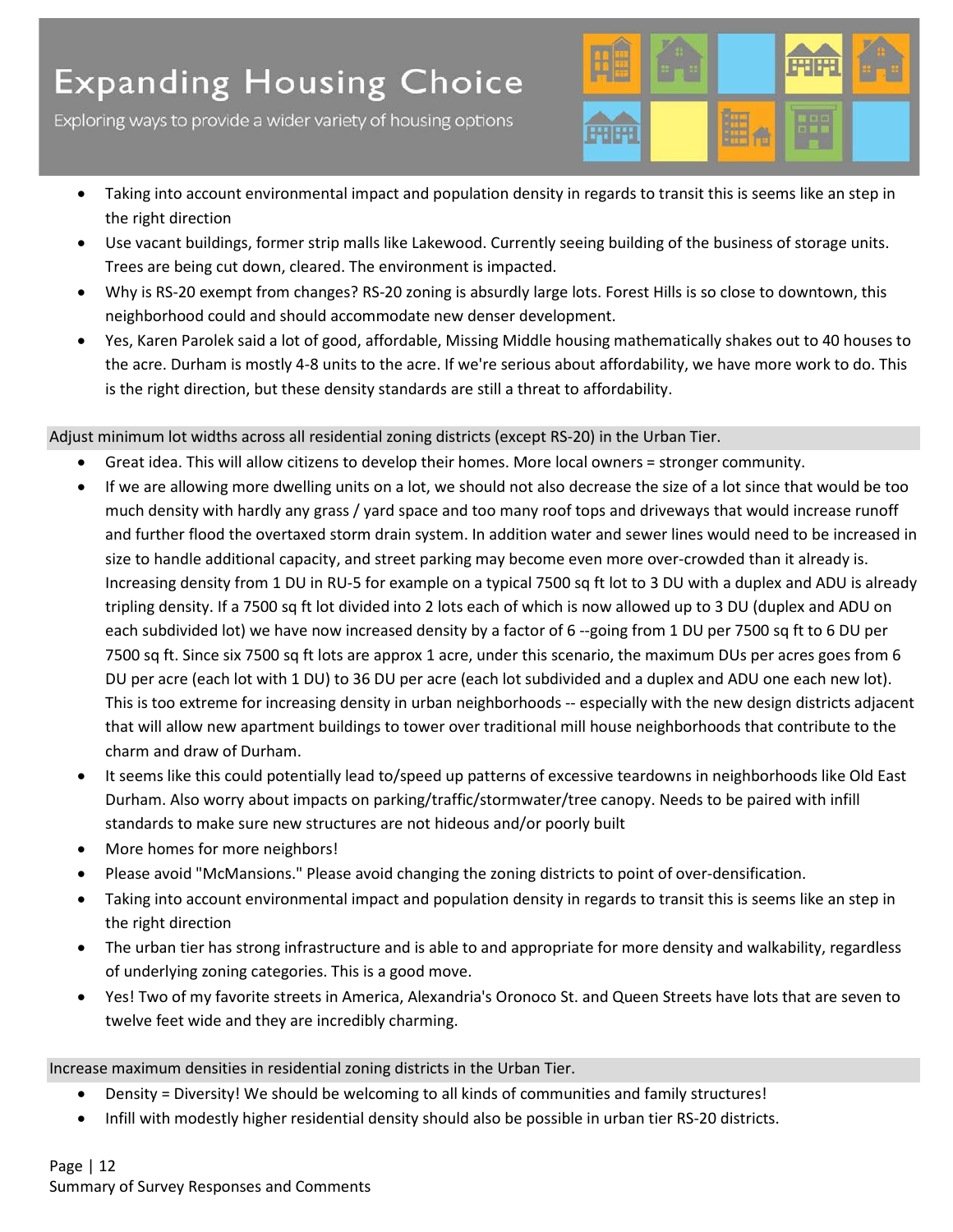Exploring ways to provide a wider variety of housing options



- It is so wonderful to have our planners start thinking in terms of creative infill opportunities. This is a major turning point as Durham becomes a better and better place to live.
- Taking into account environmental impact and population density in regards to transit this is seems like an step in the right direction
- They are not high enough for the more advance forms of Missing Middle. Some cities are density maximums in RU-M, RC, which would effectively then be regulated by parking, setbacks and height.
- This chart is deceptive since property owners in RU5 will be allowed by right to subdivide a typical 7500 sq ft (50ft x 100ft) lot into 2 lots. Since approx six 7500 sq ft lots = 1 acre. That subdivision alone goes from 6 DU per acre to 12 DU per acre if each new parcel only has 1 SFH on it. If by right each new parcel can convert a SFH to a duplex then we now have a maximum of 24 DU per acre. Now add in the 800 sq ft. ADU that to each of these parcels and we have a maximum of 36 DU per acre. So if six contiguous property owners each maxed out the number of DU's on their 7500 sq ft lot from 1 DU to 6 DU, then we have 36 DU per acres which is triple the proposed 12 DU per acre for RU 5 in this chart. This will strain the infrastructure for storm water, water, sewer, and street parking, reduce green space in yards and decrease quality of life with too much extreme density. The new Expanding House Choice rules by right for property owners and reducing lot sizes do not match the maximums in this chart. This discrepancy needs to be addressed and real density numbers and implications considered. It would be nice to see engineering design plans to support the infrastructure needs going from 6 DU per acre to 36 DU per acre to see if the systems can handle it. Additional fire, police, and garbage collection will also be needed. What are the plans to provide these extra services? At what cost? Is it even feasible?
- This is appropriate. The urban tier has the most infrastructure and walkability to support this change.
- YES! Glad to see this come around. If we truly want a walkable city, this is critical!
- You don't need to change lot sizes to increase density. All this does is carve up lots and creates a lot of small structures that people aren't interested in living in for more than a year or 2.

What additional comments do you have regarding lot dimensions and density?

- I don't think there's any reason to change the lot dimensions. You can increase density by allowing duplexes and larger ADUs on current lot sizes.
- Putting in a small tiny house is ok. A duplex adds to more cars and people in duplexes argue too much re hearing noise inside. Leading to arguments. Police calls.
- Adding density to the urban tier while providing some setbacks and protections between properties both preserves property owner rights while allowing property owners options to provide more infill units and fight rising housing costs for the benefit of the entire community
- Density = Diversity! Additionally, we are facing a climate crisis and we need more Durhamites to give up their cars and live in multi-family buildings if we are going to meet our Paris Climate Agreement goals which the mayor wants to honor! Density is green!
- Growth can't happen in a vacuum, more business more residents moving from metropolitan areas will want and expect more relevant modern options like these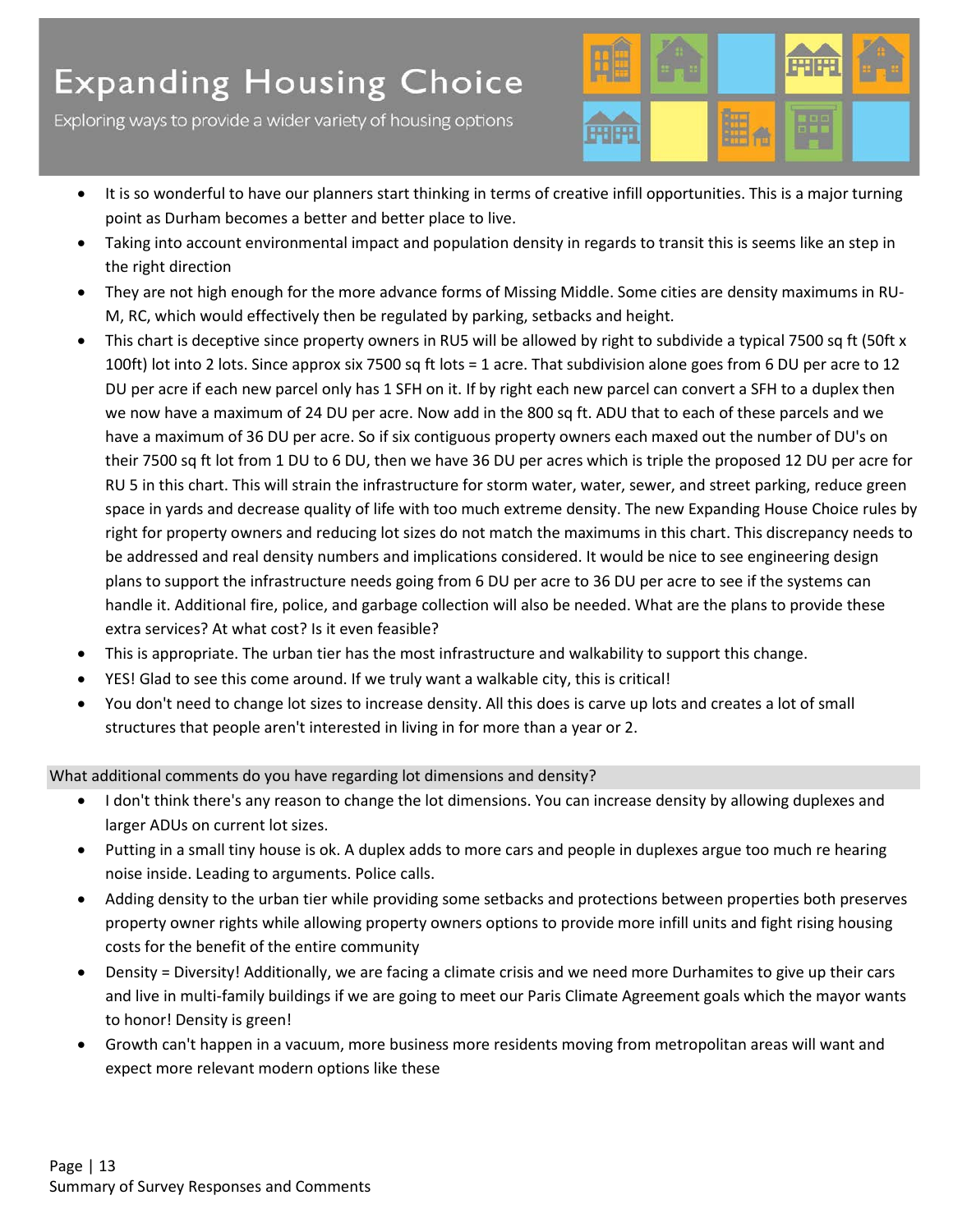Exploring ways to provide a wider variety of housing options



- I don't mind the idea of having more housing density, but we also need to protect natural areas for wildlife and recreation. Maybe at the same time as increasing density possibilities, we could also make it illegal for HOAs to require a standard lawn so that more outdoor space can be used for native plants and wildlife or for gardening.
- I think there is a flaw in the logic that says increasing density will lead to more affordable housing. Higher densities may lead to some minor reduction in housing costs due to increased supply, but if lots of the people moving to Durham like in-town living and have lots of money to spend, then developers will just build more high-end homes at these higher densities. Rather than an across the board increase in densities, a better approach would be to allow higher densities only if a significant (i.e., 20-30%) number of units are affordable housing. For example, current R-8 zoning allows 5 units. I would propose that a developer could be approved to build 9 units only if 2 or 3 of those units were some form of affordable housing (what qualifies as affordable could be any number of things from rental units that accept Section 8 vouchers to more modest homes relative to the neighborhood, to lots sold to Habitat for Humanity to build on.)
- I worry about three things resulting from increased density.
	- 1) Destroying the visual character of neighborhoods
	- 2) Reducing the tree canopy to accommodate more houses on an existing lot.
	- 3) Parking will become a nightmare on the street because there won't be off-street parking or garages.
- I'm wondering why RS-20 zoned neighborhoods are not having any change to the density rules, when all other RS/RU zoning districts will have changes made to allow for increased density. RS-20 districts should become denser. Forest Hills is an RS-20 district extremely close to downtown that should absolutely allow smaller lot sizes, duplexes and more increased density. I know there is a lot of resistance to zoning change and increased density from this neighborhood and other exclusionary wealthy neighborhoods in the name of "neighborhood character". We need new housing and denser development to be equitably distributed throughout Durham's neighborhoods, and that must include (and arguably should prioritize) denser development in the wealthiest neighborhoods of Durham.
- Increased density has more benefits that costs. If we don't allow higher density in our urban core, we will encourage more sprawl which has so many negatives.
- It would be nice if these adjustments enabled filling the space between two existing houses with a third house that goes from building to building. Example: [https://www.lloydkahn.com/2011/01/tiny-house-in-toronto.](https://www.lloydkahn.com/2011/01/tiny-house-in-toronto) This would require flexibility with the lot line but with cooperation between both neighbors, this could make for some creative small houses!
- Look for a small district to experiment with pink zones: As a pilot, see what effect no minimum dimensional standards or density maximums has on affordability.
- Lot dimensions should not change if we are allowing new duplexes in areas previously not allowed and we are allowing 800 sq ft. ADUs as well. These changes alone will triple density. We do not need to further increase density by sub-dividing lots to allow 6-fold more density in urban residential neighborhoods. All the new apartment buildings that will be allowed in the new design districts will also increase density and affordable housing choices that are right next to traditional mill house neighborhoods in Durham. Allowing duplexes and ADUs on current lot sizes is sufficient density. Reducing lot sizes is not necessary in addition to these changes.
- My biggest concern is huge, tall structures, whether single family or duplex. I live at 1409 Alabama. To reduce our fossil fuel imprint, we have installed solar hot water panels and solar photovoltaic panels on the roof of our single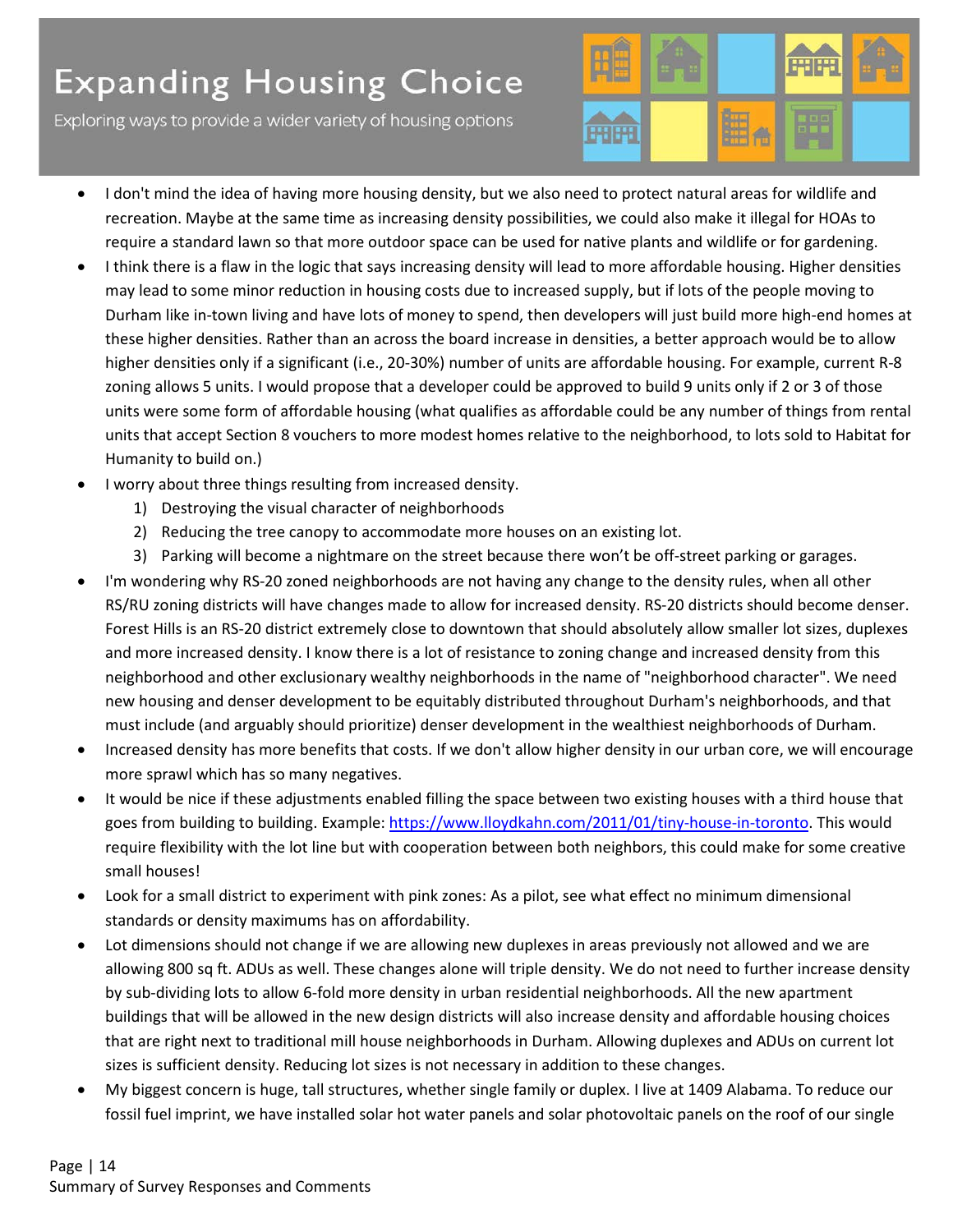Exploring ways to provide a wider variety of housing options



story house. These face south, which is toward our neighbor's house at 1407. Two doors down from us, a developer recently tore down a very small single story house and built a huge, tall McMansion. Single family. Had this been built next door to us, it would have blocked sunlight access to the expensive solar equipment (including a storage battery) at our house. If you are adjusting these regulations, you must include protection for access to sunlight. Humanity's future depends on this type of protection as we move more aggressively into fossil fuel alternatives. Don't address housing supply and ignore and probably make worse the solar alternatives we need. Maybe use grandfathering to solve this, as is the case with nonconforming lot sizes in our neighborhood.

- Taking into account environmental impact and population density in regards to transit. Efficiency comes with density but if people dont have the means to travel in these denser areas then solving one problem will only cause more. And effective and accessible public transit will need to come along with development efforts
- We should increase density, and also look at where we are going to retain greenspaces. These green spaces reduce flooding, clean our air, provide wildlife benefits, and lower temperatures. Balancing density within neighborhoods with additional park space, low impervious surface rations, or ensuring landscapes compensate for more impervious (through testing water infiltration into the landscape, requiring plants survive two years, etc.) will help Durham continue to be livable.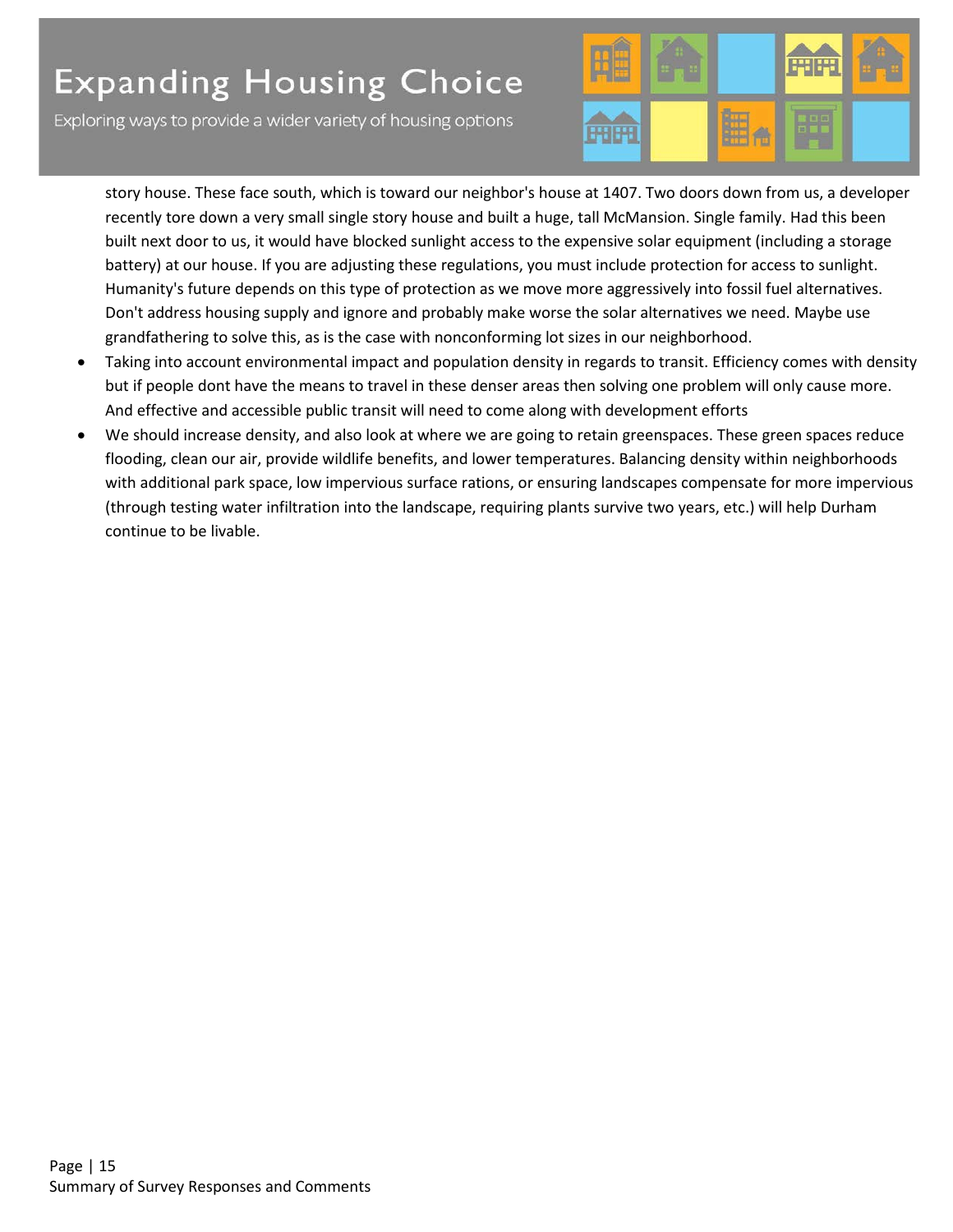Exploring ways to provide a wider variety of housing options



### **Small House/Small Lot**

Create a new Small House housing type, allowable on a small (minimum 2,000 square foot lot) that would be limited in size to 1,200 square feet (with a building footprint of 800 feet), and 25 feet tall.

- Brilliant. Habitat has started the small home revolution in Durham. Support them. Allow more. Yes.
- Excellent plan for "infill."
- I like the idea for infill development. However, I would not like to see existing residential lots subdivided into multiple "small lots", but if an existing lot can be subdivided to create a "small lot" while the remainder of the lot still meets current zoning, that would be fine. I have mixed feelings about entirely new neighborhoods of small house/small lot units.
- I like the idea of small houses on small lots for infill development. I am less enthusiastic about new subdivision where everything is subdivided into smaller lots.
- I think it makes sense to allow more housing on small lots but I'm not sure why the house then needs to be limited in size. i.e. why limit size to 1,200sqft?
- Small homes and lots (alongside larger ones) were a regular part of development in many Durham neighborhoods. It is good for regulations to provide that flexibility and lot and house size mixing again.
- Unless we have data and information on how this has successfully been done in existing residential neighborhoods, I don't think they're a great way to begin.
- Using land efficiently is one of the best ways Durham can meet its climate and equity goals.
- What about parking?
- Yes! Love this!
- Yes, but don't require them to be in the middle of the lot.

Allow the Small House/Small Lot housing type in all residential zoning districts in the Urban Tier (with the exception of the RS-20 district) and in the RU zoning districts in the Suburban Tier.

- Again, why is RS-20 exempt?
- Allow it everywhere!
- Not just the urban tier, all tiers.
- Small houses on small lots would make sense for all areas in the urban tier.
- The urban tier can best accommodate such mixing of lot and home sizes. This is a return to how many urban Durham neighborhoods were built.
- Yes!

Allow a "Small House" to be built on a flag lot with a minimum flag pole width of 12 feet.

- Efficient use of land is necessary for Durham to meet both equity and climate goals.
- Flag lots (along with narrow lots) are a wonderful way to create charming and affordable infill.
- Is there a reason the pole couldn't be 10'?
- Parts of Durham have large unused backyards. This allows a more functional yet compatible way of making use of our valuable land resource.

Page | 16 Summary of Survey Responses and Comments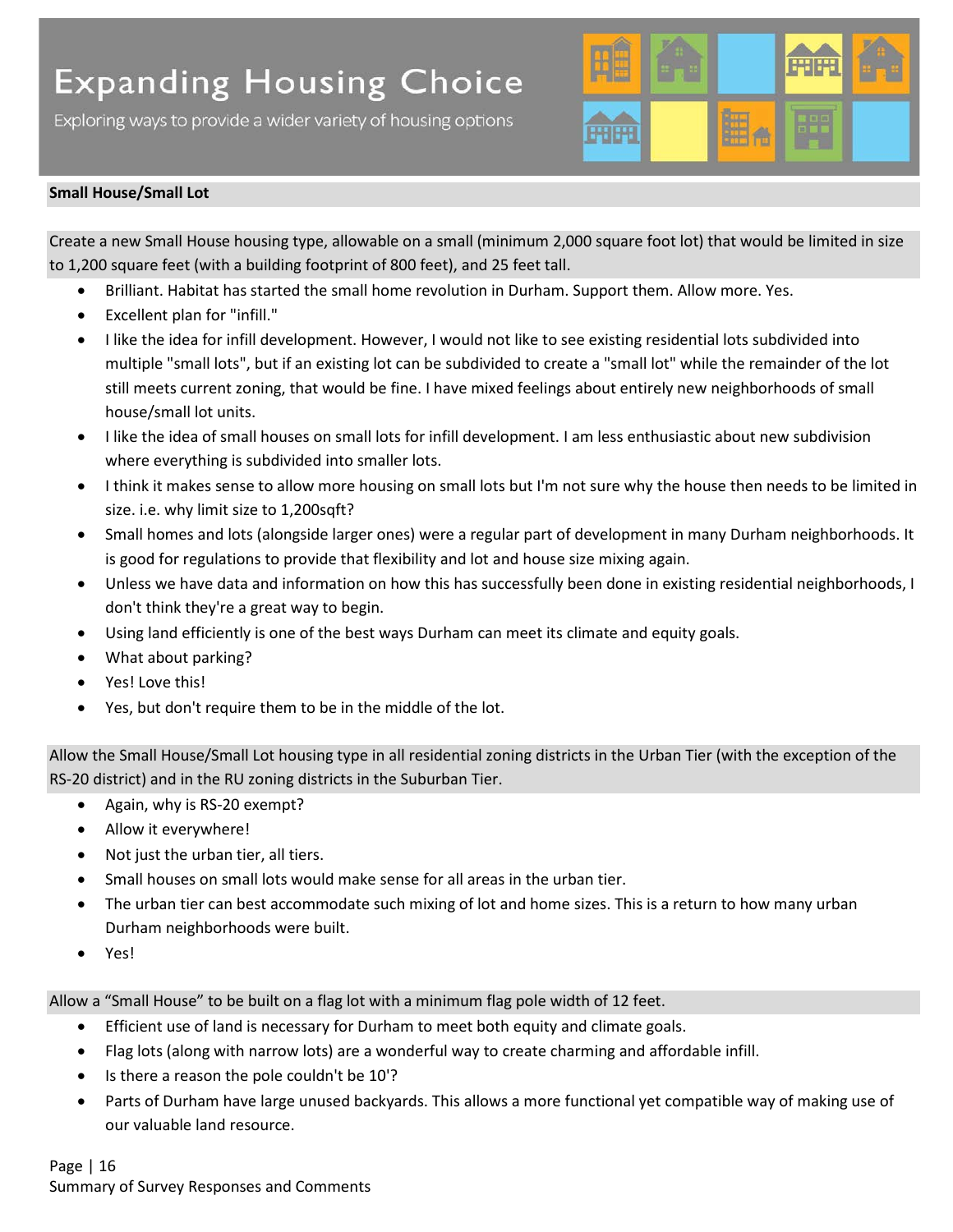Exploring ways to provide a wider variety of housing options



- These flag lots will allow too much density in RU5 since a 7500 sq ft lot with 1 DU can become 2 lots each of which has 3 DU in form of duplex and ADU for total of 6 DU. This maximum by right then becomes 36 DU per acre instead of 6-12 DU per acres which already exists with current RU5 and RU5-2 zoning. In addition with the 12 foot driveway flag to get to the rear lot, the occupants of front lot have to park in the street since they cannot block the driveway to the rear lot. This will add a lot of pressure for on street parking which is already crowded - even more so if the front lot is Duplex with ADU. Allowing these flag lots is too much density. Instead, just allow the SFH to be converted to a duplex and allow and ADU in the back, which does not require the flag driveway. This is sufficient density for now and will not detract from quality and character of neighborhoods.
- These look like a parking nightmare. The house in the back is essentially trapped. There is no place for a storage building. On the other hand, if a lot is deep enough, it would be an option.

#### What additional comments do you have regarding the proposed new Small House/Small Lot option?

- In general, I don't feel we have enough information about how these small houses fit into the current mix. I would prefer to try other options first. If something like a flat lot were tried, given a large enough initial lot, there would have to be regulations re: parking and the small house should not be a duplex.
- Making it easier to build small houses is a great direction for Durham to go!
- This is fantastic and needed!
- This is great! This is the direction other cities in the Triangle need to follow. Good work Durham!
- This is not a good idea. If you changed specs to only allow a tiny house of 440 sq ft maximum on a small lot of 2000 sq ft then that might be OK since room for a yard and tree then. There are plenty of 1200 sq ft and under mill houses in Durham neighborhoods now and these require more than 2000 sq ft lot size to have adequate green space and tree.
- Very glad to see this additional flexibility!
- Very good ideas and flexibility are proposed, that Durham needs!
- What happens to the tree canopy?
- Parking problems
- Whatever we can do to make more homes for more neighbors!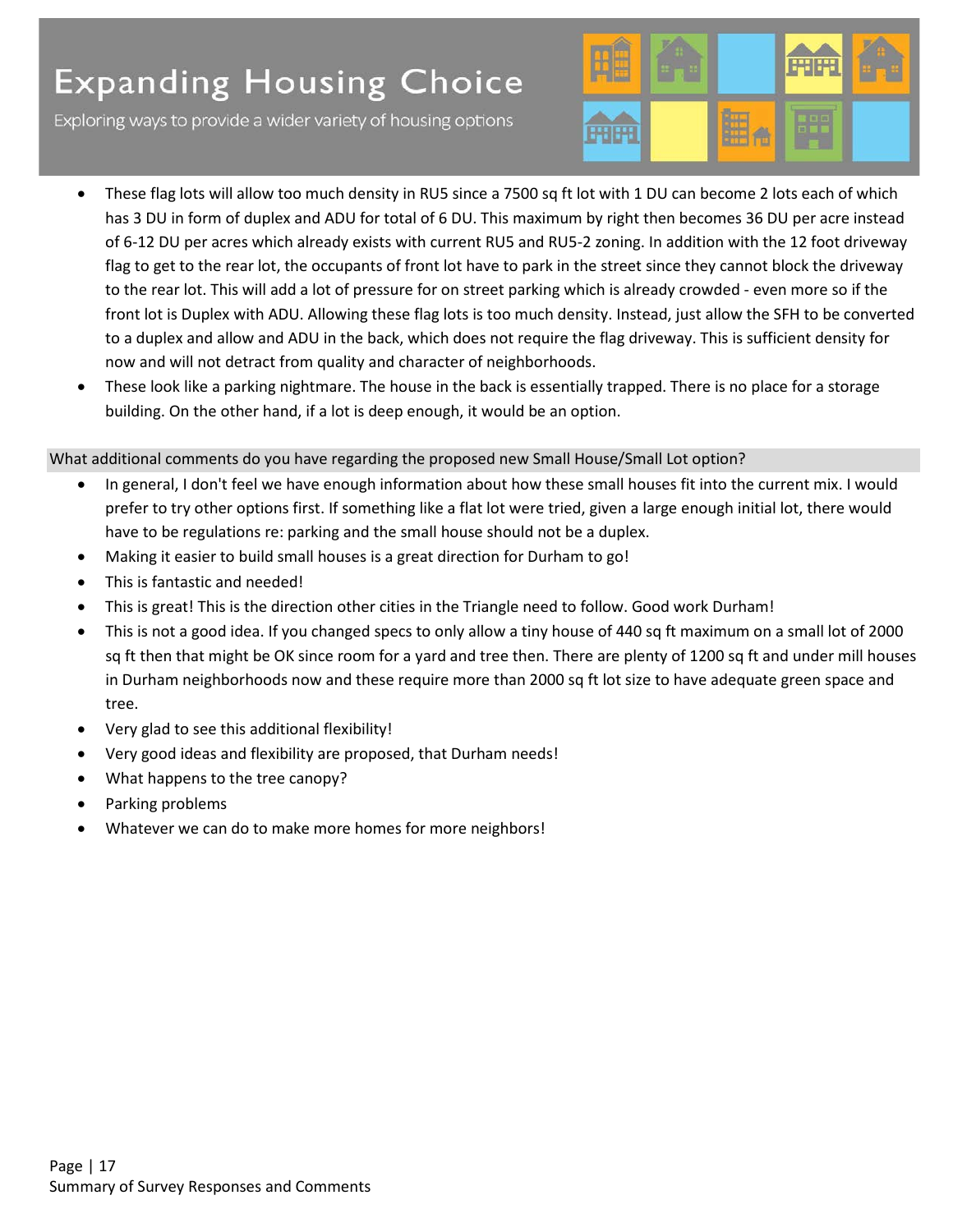Exploring ways to provide a wider variety of housing options



#### **Infill Standards**

Require at least one tree must be planted or preserved to the rear of the primary structure, in addition to required street trees.

- Trees are vital. As the biggest plants on the planet, they give us oxygen, store carbon, stabilize the soil and give life to the world's wildlife. They also provide us with the materials for tools and shelter.
- A rear tree is nice, but smaller trees should be allowed such as crepe myrtle or dogwood and not the larger oaks and similar species required in the OWD NPO. It is nice to have a small tree and also a sunny spot for a garden. The taller canopy trees in back create all shade and no opportunities to garden. Any tree regardless of species should be allowed.
- Common sense, to provide added trees to offset the increasing infill densities being proposed.
- How about adding bushes as an alternative? Not everyone wants trees.
- I like having trees around, but I don't know if it ought to be required. I would like to see planting of native, nonweedy trees encouraged, but tall trees can also make home solar power generation more difficult. I would like to see street tree requirements, as well as any rear tree requirements, stop requiring particular non-native species. A street lined with a variety of native species is much more attractive and better for supporting wildlife!
- I think 1 tree is a small, inexpensive ask.
- I'm all for trees and for incentives to plant them, but they should not be required or we'll just get the cheapest or fastest growing specimens. Remember the thousands of Bradford Pears that were planted in Durham and proceeded to disintegrate quickly, or the Leland Cypress that grows fast then dies fast. Also, the last time I checked it was difficult to plant street trees where they belong--in the planting strip between the sidewalk and the curb. We had to get a text amendment to allow it in Trinity Heights, but it still could only be done in a historic district.
- My neighborhood is fairly new and the builder planted almost no trees. Having backyard trees in every yard would add a lot of character and increase privacy!
- There's a slippery slope here to regulating things that the city has neither the knowledge nor capacity to regulate. Adding the requirement to new homes, but forgoing existing homes will have unpredictable effects. If tree canopy is the goal, then make a tree canopy plan. Expecting a tree canopy goal to be realized via small scale infill housing, which is scattered size by nature, seems rather hopeful. We often do sidewalks and stormwater in the same fashion, and it's not exactly efficient or successful. Create a neighborhood or regional plan, then execute it.
- This should be a minimum.
- Trees are good and efforts to limit impervious surfaces are important , however this seems like it will add to building costs and is not the most parsimonious way to achieve the stated goal.
- Very important!
- We need strong tree planting/preservation rules for all types of development.
- Why only require one? Require more if they exist on the lot!
- Will this reduce the number of housing units built?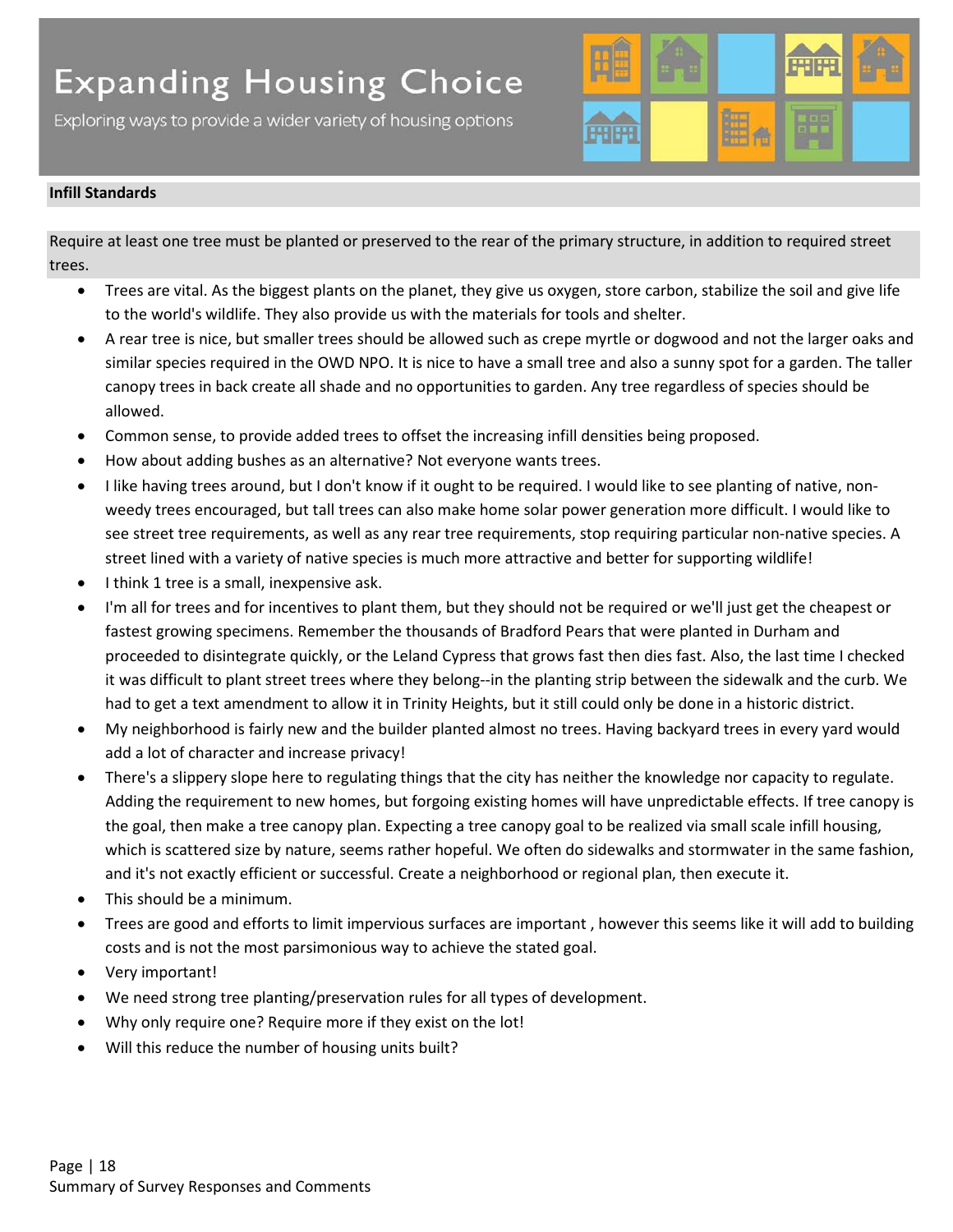Exploring ways to provide a wider variety of housing options



Limit driveways (Vehicle Use Areas) to 12 feet wide, but allow expansion up to 24' wide to accommodate garage access or parking under the following conditions: Limit driveways (Vehicle Use Areas) to 12 feet wide, but allow expansion up to 24' wide to accommodate garage access or parking under the following conditions:

- It is behind the front building line;
- it is further than 20 feet from the front property line, and;
- the parking area does not exceed 400 square feet.
	- All parking minimums should be eliminated.
	- If we're going to make it harder for people to park cars at their homes, we really need truly robust public transportation so there are alternatives to driving.
	- Just eliminate off street parking minimums all together, as other progressive cities are doing.
	- Removing the parking minimums would also help in limiting the visual and environmental impacts of driveways and parking areas.
	- Some limited context-appropriate ways to add parking areas off street seems to make sense.
	- The one caveat is how many people in the urban tier have shared driveways-- how will these be accommodated. They are usually 14-15 feet wide.
	- This looks reasonable for people who want a detached garage. Most houses in mill house neighborhoods only have a gravel driveway and not a garage. These driveways should only be allowed to be gravel and not concrete so that they do not contribute to runoff and further burden on storm water system that is already at capacity and floods regularly during heavy rain. Gravel allows the water to drain into the ground whereas concrete runs down the street and could flood out the house at the bottom of a steep hill. These considerations should be taken into account for planning rules.
	- This sounds a bit prescriptive. What about credit for shared drives. I'm not sure that we should worry a whole lot about how much parking area people have in their back yards. A half-court basketball court is around 2,100 SF and a nice hoops play area doubling as parking would be well over 400 SF.
	- Why not look into the type of residential parking/driveways that utilize a "lattice-work" style of concrete, allowing grass to grow and mitigates water runoff while maintaining a more solid surface on which to park?

#### Maintain current height limitations but remove the 25-foot distance exemption.

- Confusing. As lots get smaller, houses get taller. At what point is 35' not tall enough?
- I guess I don't understand why there is a need for Infill regulation. So the less the better?
- I really don't understand why we regulate height on SF homes. Doesn't make any sense.
- I'd like to see raising height limitations for buildings that would be multi-family units
- I've yet to hear a convincing rationale for height restrictions. Look at the towers of Bologna, Italy, or Seaside, Florida, or Cheshire in Black Mountain, NC or even Dorothea Street in Boylan Heights Raleigh. Tower elements or even tower houses can be amazingly cool. What are we worried about?
- More flexibility on location and size of infill development makes sense, particularly in less visible backyards.
- My biggest concern is huge, tall structures, whether single family or duplex. I live at 1409 Alabama. To reduce our fossil fuel imprint, we have installed solar hot water panels and solar photovoltaic panels on the roof of our single story house. These face south, which is toward our neighbor's house at 1407. Two doors down from us, a developer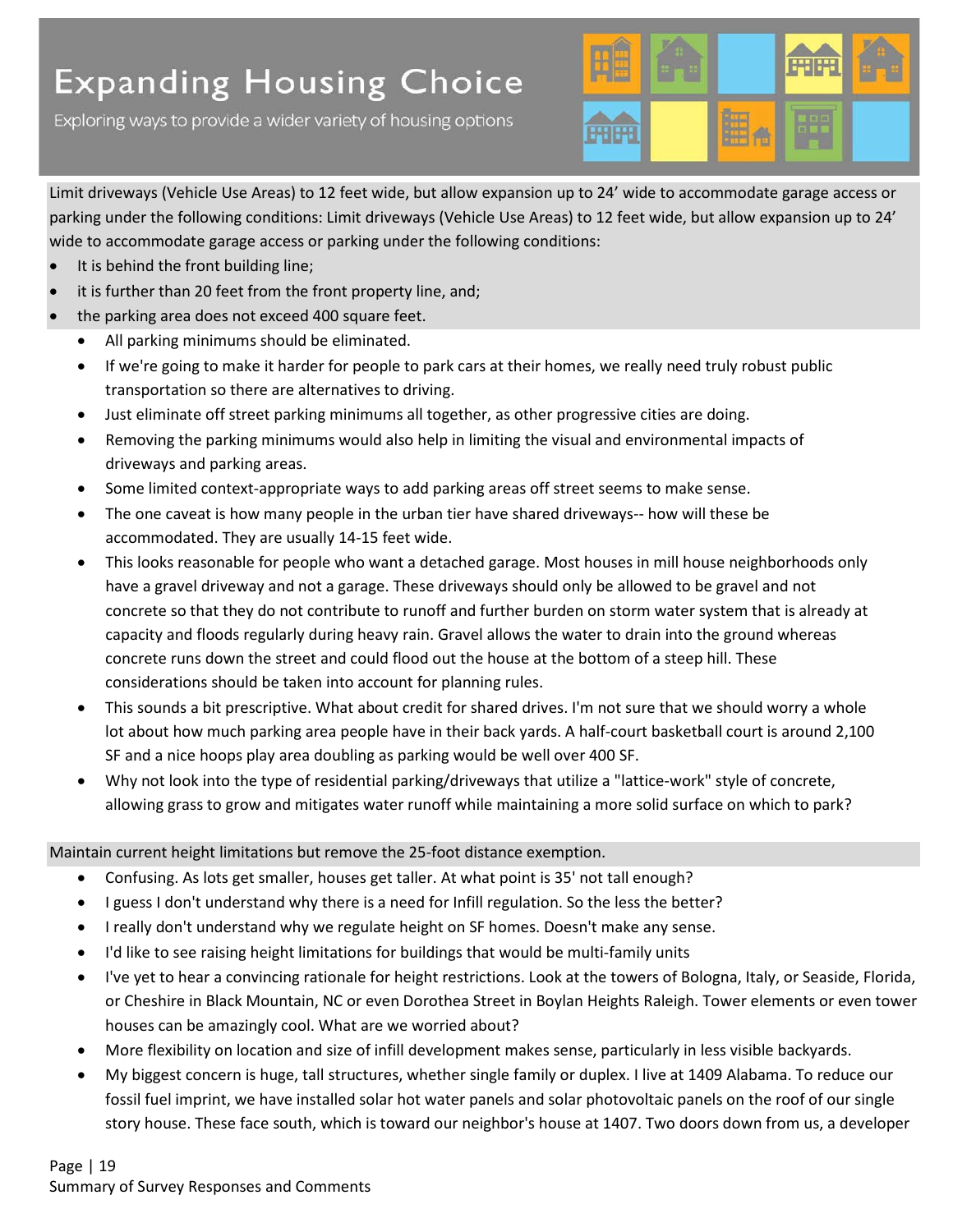Exploring ways to provide a wider variety of housing options



recently tore down a very small single story house and built a huge, tall mcmansion. Single family. Had this been built next door to us, it would have blocked sunlight access to the expensive solar equipment (including a storage battery) at our house. If you are adjusting these regulations, you must include protection for access to sunlight. Humanity's future depends on this type of protection as we move more aggressively into fossil fuel alternatives. Don't address housing supply and ignore and probably make worse the solar alternatives we need. Maybe use grandfathering to solve this, as is the case with nonconforming lot sizes in our neighborhood.

- Need diagrams to be able to follow this
- There needs to be 25 feet separation.
- This explanation is confusing. I think it is saying that the max height is 35 feet or 14 feet taller than its neighbor whichever is shorter. I think allowing neighboring structures to have too much influence makes development more complicated, and should be avoided.
- This sounds reasonable.
- Watch out for shadowing nearby dwellings, though.

Remove minimum lot width standards from the Infill section. Default back to base zoning district standards for minimum lot width.

- I'm less concerned with "inadvertent suppression of development". You don't need to alter minimum lot width standards. If there is truly an irregular pattern that would not allow something to be built then a case-by-case consideration should be needed.
- Mimicking the pattern would make more sense if we had more patterns worth mimicking.
- Need diagrams to be able to follow this
- This is confusing. Concrete examples needed to illustrate better. In general, keep the current lot dimensions in place and do not reduce minimum width and total lot size as proposed in this document. Current lot sizes with allowing SFH to become a duplex and add an 800 ft. ADU is enough density -- triples what we have now.
- Will encourage a mix of housing and lot types and make neighborhoods more diverse. Infill standards will still be helping to preserve compatibility. It is also a return to how many urban neighborhoods in Durham were developed.

#### Apply the Infill Standards to property zoned RU in the Suburban Tier.

- Depends on what areas this would include...
- Don't quite understand this one.
- I would want to look at actual examples of problems this is trying to address.
- Need diagrams to be able to follow this.
- Need to provide concrete examples for this.
- Upzone the Suburbs! We have a climate and equity crisis, let's do it!
- What? Huh?

What additional comments do you have regarding Residential Infill standards?

All of these are going in the right direction!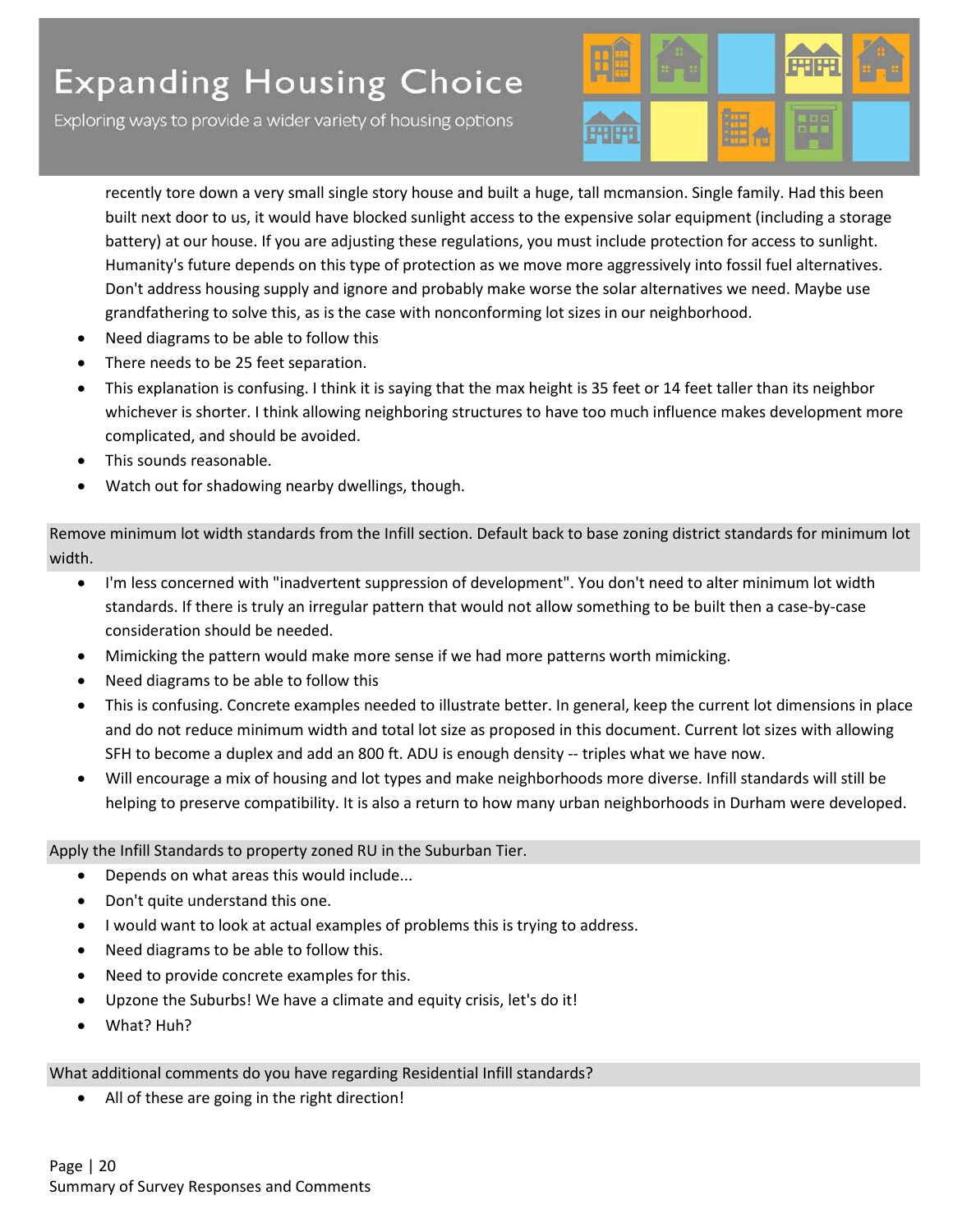Exploring ways to provide a wider variety of housing options



- Corner lot standards are punitive, and have hurt affordable home builders in the past. Allow for more flexibility on street frontages when they prevent housing, as they have done recently.
- Do not allow typical 7500 sq ft (50 x 100) lot to be subdivided into 2 lots each of which can then have a duplex and ADU so that density increases 6-fold from 6 DU per acre to 36 DU per acre. Infill by converting a SFH to a duplex and adding 800 sq ft ADU for 3 DU on typical 7500 sq ft lot which adds up to 18 DU per acre is sufficient density and is already over the stated maximum of 12 DU per acre in chart provided earlier in this document.
- I think encouraging infill is a great way for Durham to increase housing stock without expanding the city's footprint. Any changes that make development in these areas easier, cheaper and faster should be encouraged.
- I think these are all great changes, but would encourage the city to consider removing parking minimums or at least reduce it to parking for one vehicle.
- I'll be honest some of this is still confusing to me, but I have a grasp of what you're saying and trust that what we need are more options in larger areas for more income levels
- Thank you to our city council for eliminating parking minimums, an arcane relic of 20th century planning! (thanks in advance, that is)
- Would be interested in allowing fourplexes to by built by-right or with limited permitting. I believe if we can simplify the process for small building construction, we could provide more robust housing options for low and middle income Durhamites.
- Wouldn't this make "sub-urban" more "urbanized," which, I assume is the reason one might move into suburbia?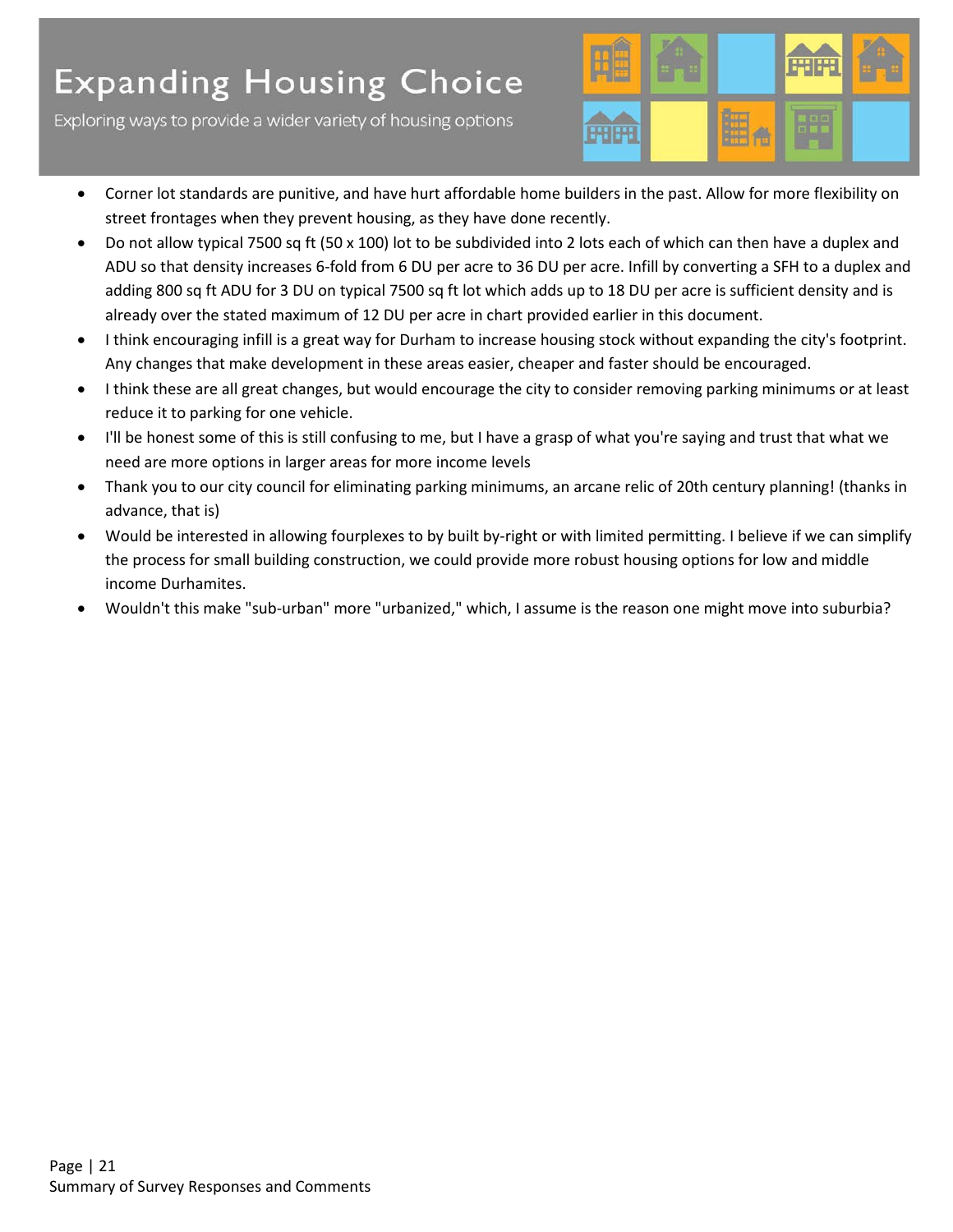Exploring ways to provide a wider variety of housing options



### **Additional Comments**

How do you feel about these proposed changes (please feel free to add any commentary on specific items)?

- 6.4.1B I'm not a big believer in density bonuses because there is a built in implication that the default preference is low density. Maybe we should reverse the whole equation and make higher density the default and charge impact fees for low density. 6.4.1D, I would need to see examples that describe the problem this rule is trying to solve. 6.7 Seems reasonable. 6.12 OK, but methods of calculating density already vary greatly. Do you only measure within lot lines, or for raw land include future public rights of way. Would that encourage elimination of sidewalks, trails, and parks? What about flood plains and conservation areas. People who have experienced wonderful walkable places such as Georgetown, Nantucket, or Seaside understand the wonder of density when combined with great design.
- Allowing increased freedom and flexibility in the use of land/arrangement of housing is necessary and fair. Maintaining the character and patterns of Durham's neighborhoods is important; the rate of change is also important. People get disoriented if their home area changes too fast. Maybe a mechanism to limit the number of permitted changes in a given block per year? That may not be possible under current law.
- Do not allow town homes and apartment buildings in RU neighborhoods. These multiplex structures should be reserved for the design districts that allow really tall apartment buildings downtown and then step down to smaller apartment buildings in the deisgn districts adjacent to RU neighborhoods. We should not allow townhomes, triplexes, quads, and apartment buildings into neighborhood boundaries and restrict only to design districts.
- Durham needs more homes. We will displace all of our working class residents if we do not densify and add to the housing supply. Permitting and design review should also be looked at, especially for ADU and Duplex construction. Also four/sixplexes city-wide would be great!
- I particularly like the added infill flexibility for double fronting lots, non-conforming lots and along major thoroughfares and boulevards. They all respect the context of these situations to encourage appropriate infill.
- I think each proposed building plan must be looked at and adjudicated on its own merits. Minimize the rules and increase flexibility.
- I would suggest that the proposed changes occur in incremental fashion to see how they affect both the increase of housing options and the effect on a neighborhood, on green space, on parking, etc.
	- o Drop the option of small houses for the initial phase
	- o Limit duplexes to 1/lot, regardless of lot size, unless frontage exceeds 90 feet, in which case dividing it into 2 lots, with 45 ft frontage would approximate current small lots. We have no data on whether people who might be interested in a duplex would want to live in one on 2500-3500 sq feet.
	- o Set a time limit to allow re-evaluation in 3-5 years to determine if in fact the goal of more affordable housing has been attained and what the changes have done to the neighborhoods.
	- o Add a green space requirement and spell out what this needs to include
	- o Provide options re: parking-- do duplexes, for ex., have to be built such that there are is at least a parking pad on each side of the lot?
	- o My overall sense is that some changes are needed. However, the proposals seem to me to be too many all recommended at the same time.
- Just like other zoning rules, these will have unintended consequences. They will be exploited by people who build housing professionally for profit. Just because these zoning changes might allow people to build affordable or